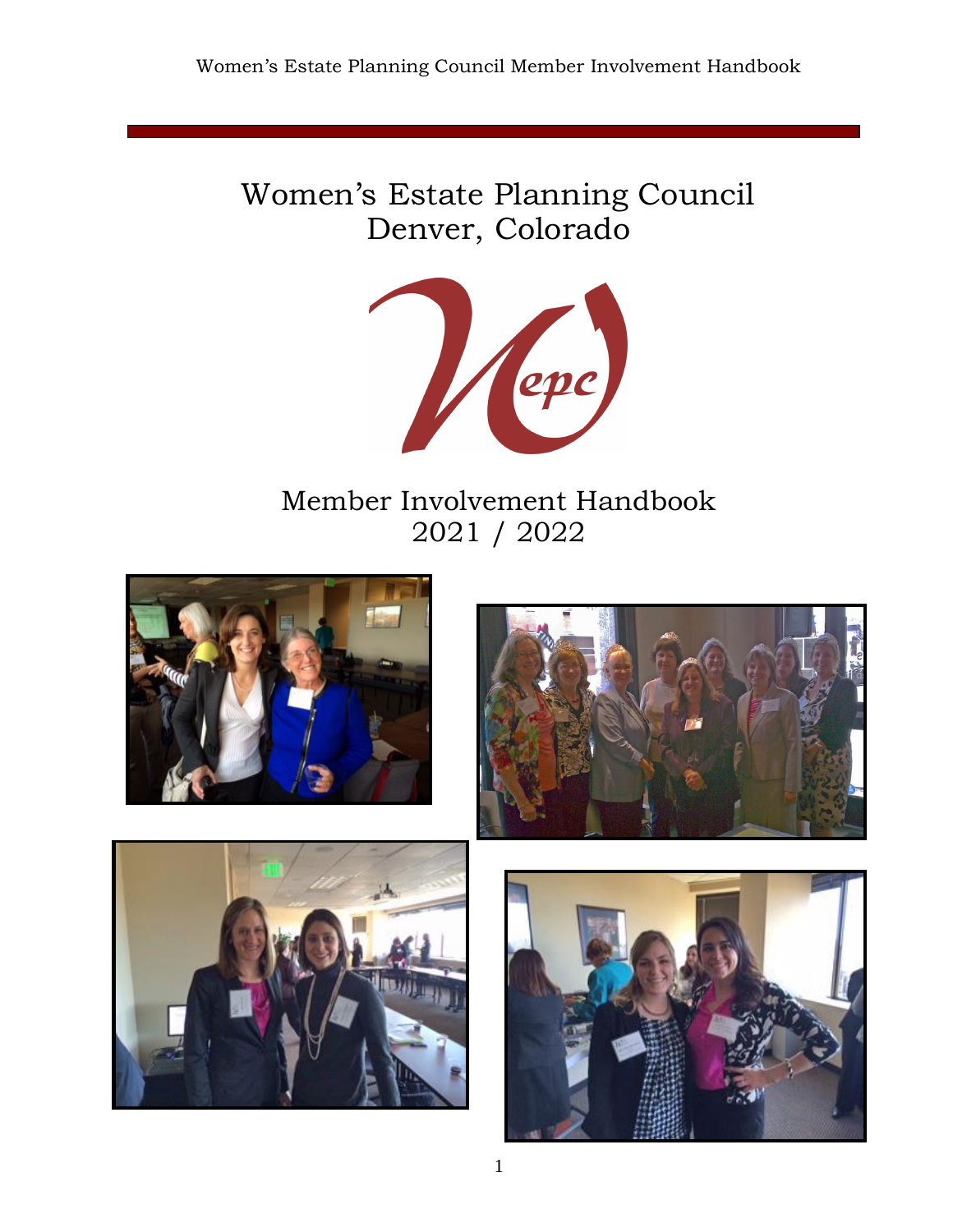# **Index**

| History & Mission                      | Page 3        |
|----------------------------------------|---------------|
| Past Presidents                        | Page 4        |
| Message from the President             | Pages $5 - 6$ |
| <b>Officers</b>                        | Page 7        |
| General Information for All Committees | Page 8        |
| Committees                             |               |
| Membership                             | Pages 9 - 11  |
| Programs                               | Pages 12 - 13 |
| Hospitality                            | Pages 14 - 15 |
| <b>Public Relations</b>                | Pages 16 - 17 |
| Liaison to NAEPC                       | Page 18       |
| Meeting Dates for 2021/2022 Year       | Page 19       |
|                                        |               |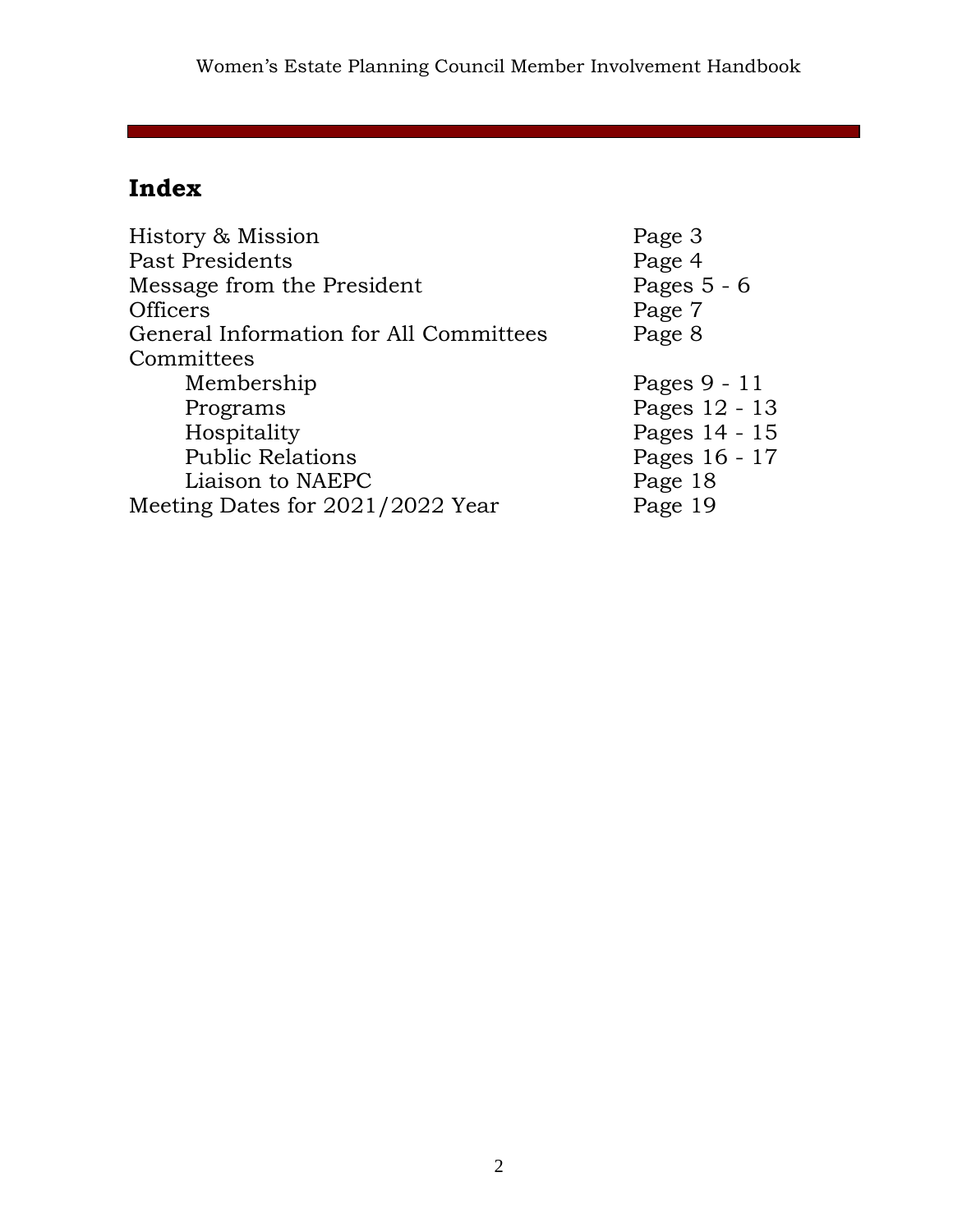# **History**

The Women's Estate Planning Council was founded in 1995 by a group of dedicated professional women who wanted to establish a forum for women to pursue and develop their expertise in the estate planning field by creating a multi-disciplinary Council to share technical expertise, celebrate professional success and interact collaboratively and socially in the pursuit of serving our client families.

# **Mission**

To promote interaction between women estate planning professionals; educationally, professionally and socially.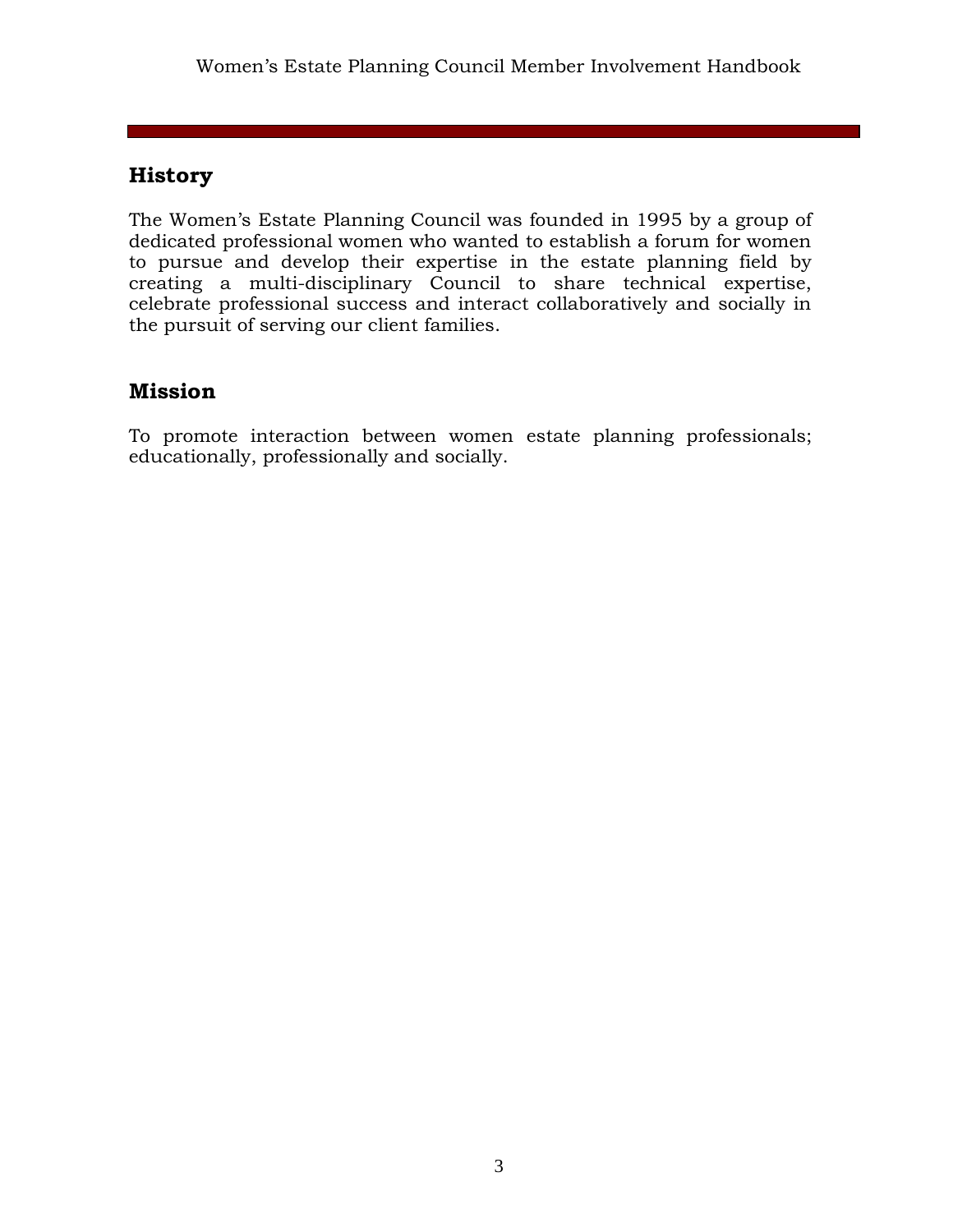# **Women's Estate Planning Council Past Presidents**

Below is a list of the Presidents who have led the Council and helped foster an environment of education, professional development and friendship. Without their leadership and the support of the many volunteers who serve on the Board and committees, WEPC would not be the recognized leader in providing professional women a multi-disciplinary forum for the development of their craft.

| 1995 | Carol Williams Craigie |
|------|------------------------|
| 1996 | Heather Rumsey         |
| 1997 | Julie Gunkel           |
| 1998 | Sheri DiPaglia         |
| 1999 | Natasha O'Flaherty     |
| 2000 | Jan Crewes-Jones       |
| 2001 | Amy Locke              |
| 2002 | Elaine Carleton        |
| 2003 | Sharon Judd Englert    |
| 2004 | Carrie Steinert        |
| 2005 | Julie Gunkel           |
| 2006 | Erica Johnson          |
| 2007 | Nora E. Roth           |
| 2008 | Kimberly L. Curtis     |
| 2009 | Catherine E. Schwartz  |
| 2010 | Darla L. Daniel        |
| 2011 | Myra Donovan           |
| 2012 | Connie Smith           |
| 2013 | Kristin Piñeiro        |
| 2014 | Barbara Tocker Ross    |
| 2015 | Arlene Barringer       |
| 2016 | Kirsten Waldrip        |
| 2017 | Holly VandeHoef        |
| 2018 | Angela Herrick         |
| 2019 | Hayley Lambourn        |
| 2020 | Gina Trevey            |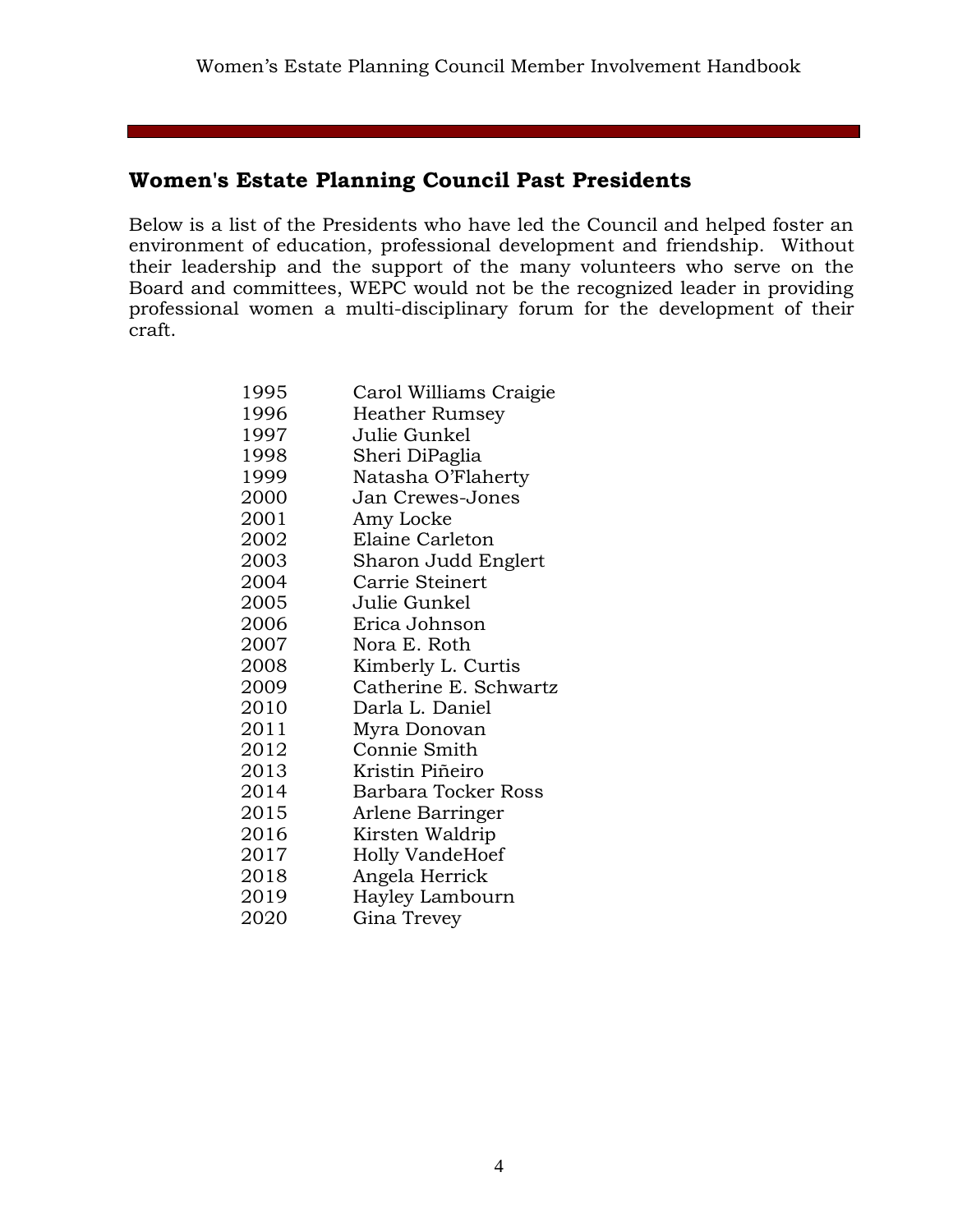# **Message from the President**

I am grateful and honored to serve as the President of the Women's Estate Planning Council this year. I feel humbled to follow a group of incredible Presidents who have served before me. For over 25 years, our group has strived to carry out our mission statement "to promote interaction between women estate planning professionals, educationally, professionally, and socially", and I'm proud to continue that mission today.

Educationally, our Board has continued to provide monthly programming via Zoom to benefit our members' various and unique estate planning specialties. Our members also receive the benefit of our group's affiliation with the National Association of Estate Planners and Councils (NAEPC). I invite all of our members to take advantage of their topnotch educational resources and programming and maybe even consider applying for their professional accreditation through the WEPC.

Professionally, our Board has worked towards continued opportunities for professional networking, even with the restrictions imposed by Covid. We have encouraged members to gather in small groups and virtually, and we are looking forward to our first semi-in-person meeting in almost 18 months this October. Members also have the opportunity to share job openings on our website and meeting sponsorships are available to allow members to share their businesses and specialties in a more formal way. Volunteering to serve on the Board and/or a committee is always welcome.

Socially, our group hosts two socials and a "Galantines" networking event. We hosted virtual events in December and February and were able to meet in person and outside for our July social. WEPC also participates in the Walk to End Alzheimer's, the proceeds of which benefit those individuals who are often in need of our members' expertise. Although we were not able to meet as a large group in City Park, some of members chose to meet and walk within their own neighborhoods to allow for social distancing. Finally, our quarterly newsletter gives members the opportunity to share exciting personal and career news and we greatly appreciate members taking the time to submit educational articles.

Continued on next page

Continued from prior page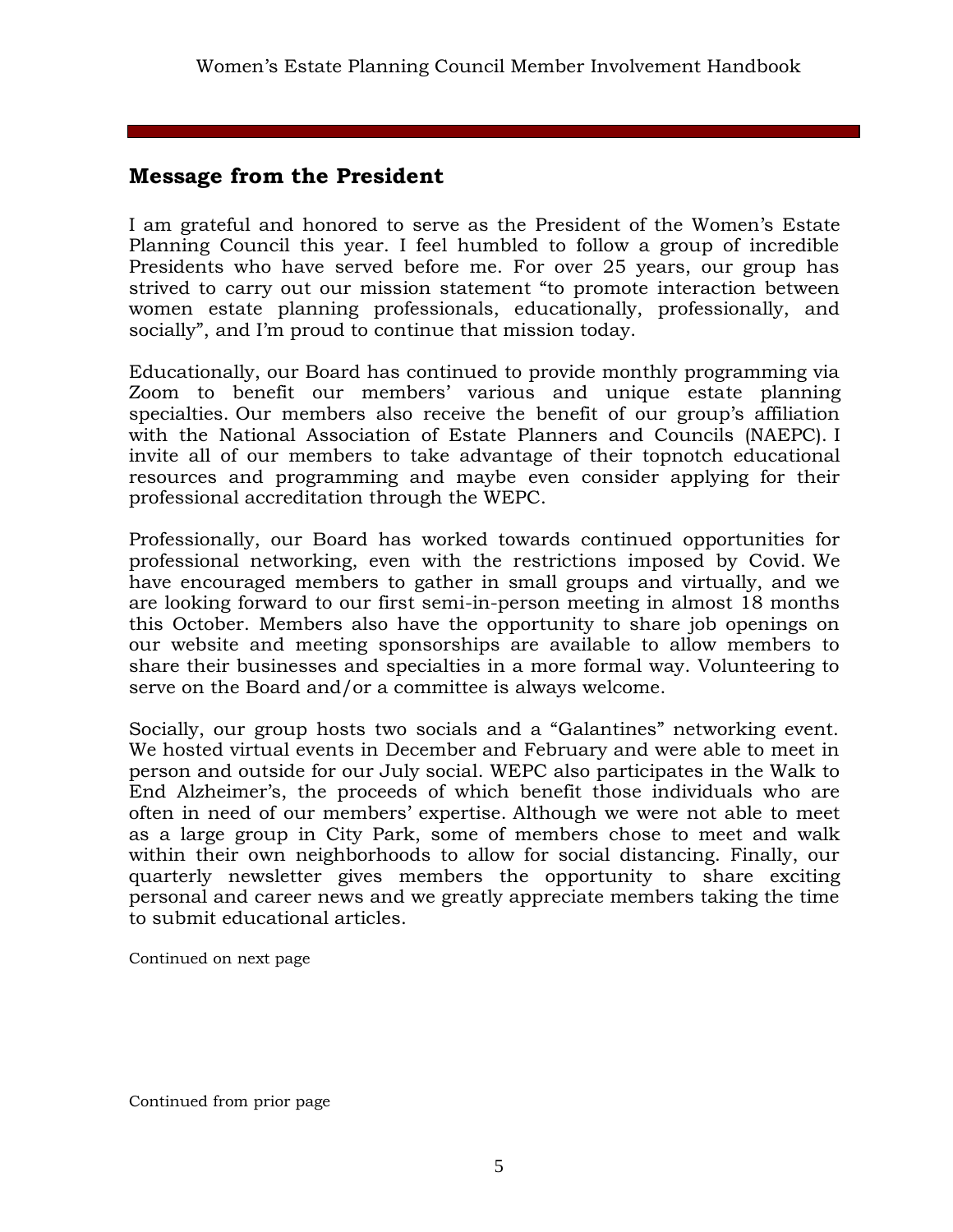In the Covid world, we are constantly being told to reframe and accept a "new normal". This "new normal" undoubtedly makes carrying out our mission more challenging. I am proud of our members and our Board for finding creative solutions to work towards these goals. This group is what it is because of its members. I am thankful for all of your contributions to the WEPC and your continued dedication during these unprecedented times.



**President** Kim Raemdonck, Esq. Legacy Planning & Probate, LLC 899 Logan St., Ste 308 Denver, CO 80203 P: 720-738-3400 E: kim@legacyplanningandprobate.com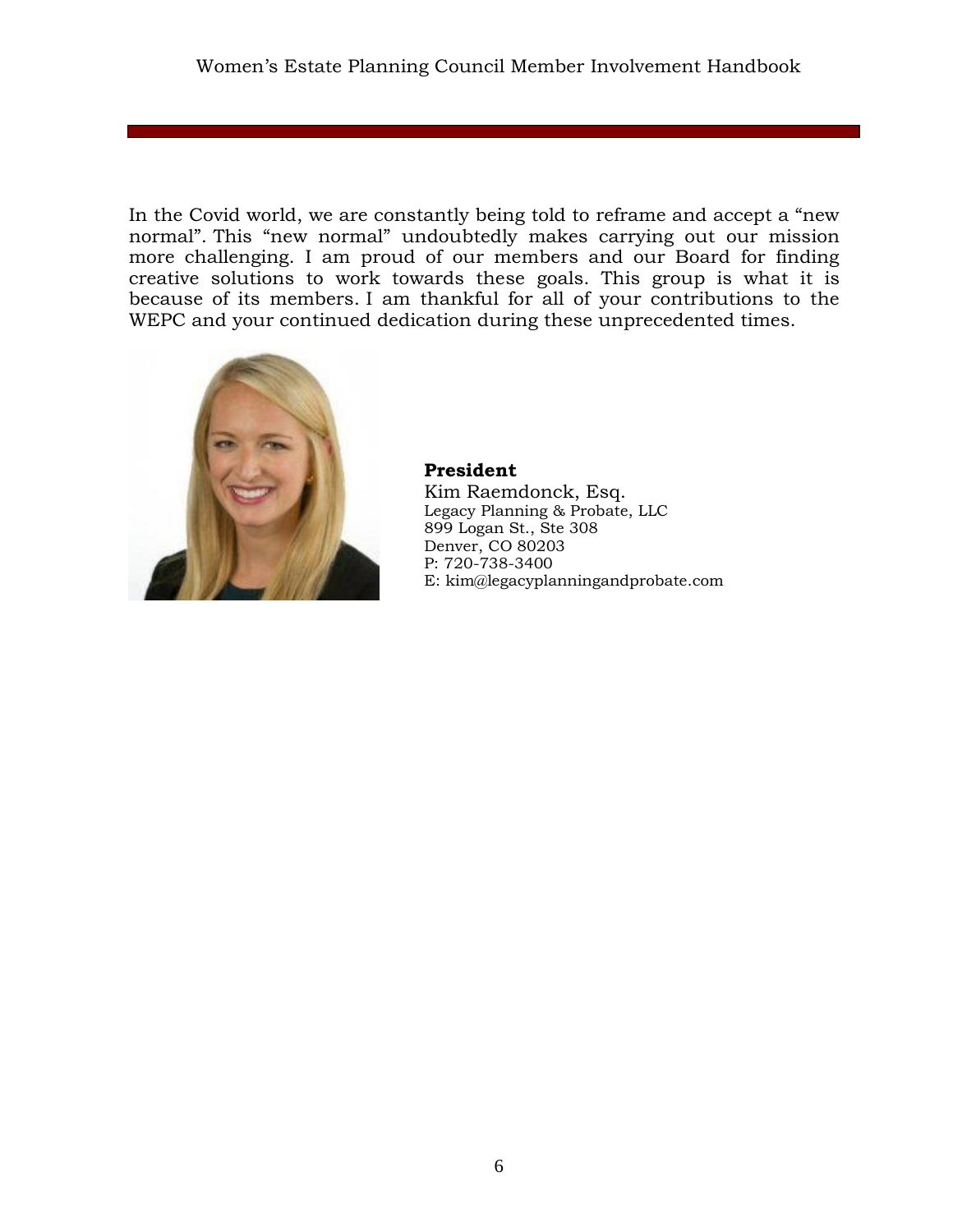# **Women's Estate Planning Council Officers**



**Vice President** RaQwin Young, Esq. The Law Office of RaQwin Young, LLC 1510 Washington Ave. Golden, CO 80401 P: 303-876-7662 E: ryoung@younglawgolden.com



**Secretary** Holly VandeHoef, Esq. Bank of America Private Bank 370 17th St., #5100 Denver, CO 80202 P: 303-264-6086 E: holly.vandehoef@bofa.com



**Treasurer** Angelia McGill, CPA Wipfli, LLP 7887 E. Belleview Ave., #700 Denver, CO 80111 P: 720-531-4449 E: angelia.mcgill@wipfli.com



**Immediate Past President** Gina Trevey, Esq. MidFirst Private Wealth Management 101 Cook Street Denver, CO 80206 P: 303-376-3882 E: gina.trevey@midfirst.com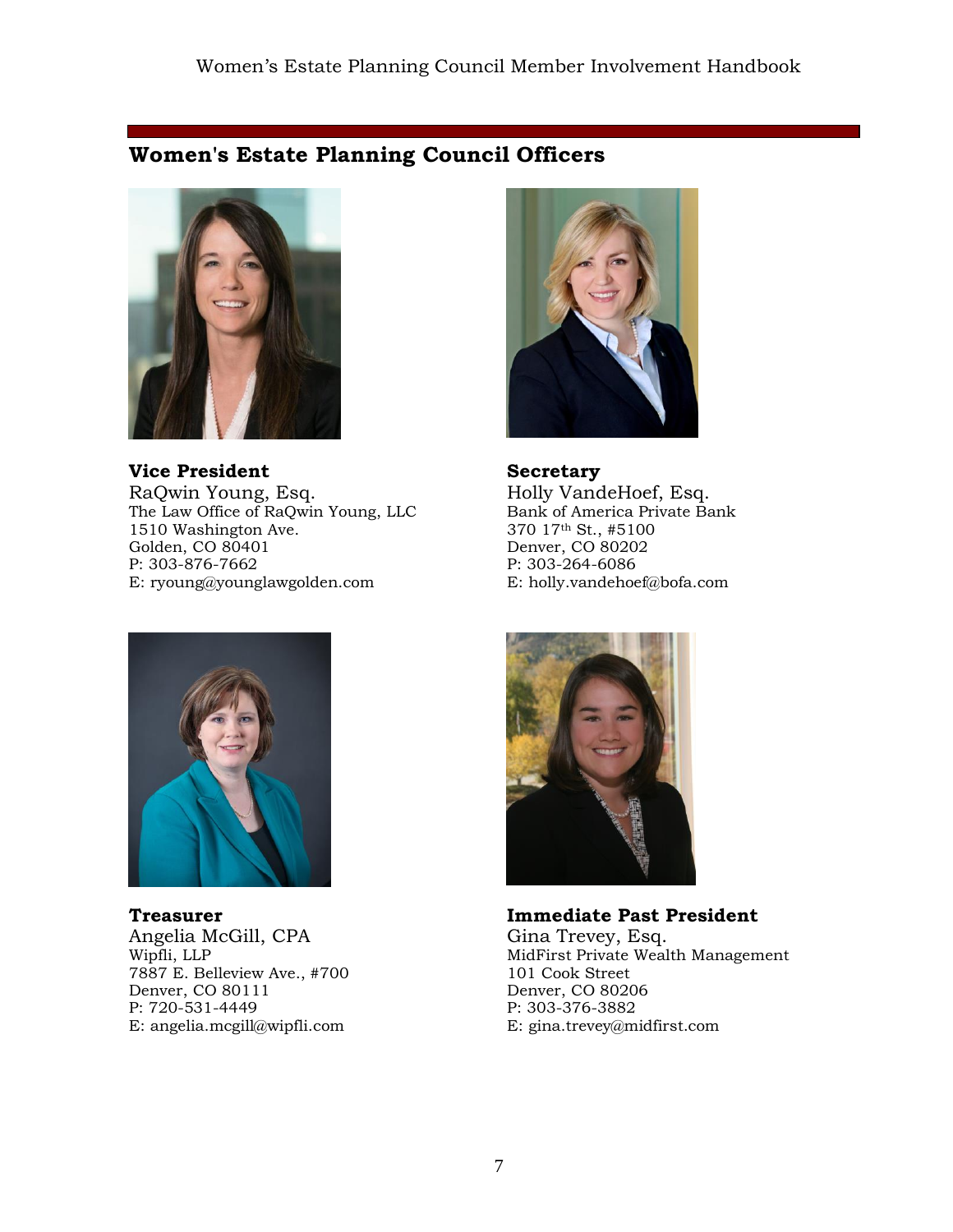# **General Information for All Committees**

- Volunteers are needed across all disciplines to serve on the various WEPC committees.
- Volunteers do not need prior WEPC experience in order to serve on, or chair a committee.
- Expectations of volunteers include regular attendance at WEPC monthly meetings, where volunteers are expected to serve as "ambassadors" of the WEPC, welcoming visitors and new members and helping to make introductions.
- Time commitment for volunteers will vary, depending upon the committee and the responsibilities involved. A minimum time commitment includes monthly meeting attendance and follow through on assigned committee responsibilities and duties.

# **Membership Committee**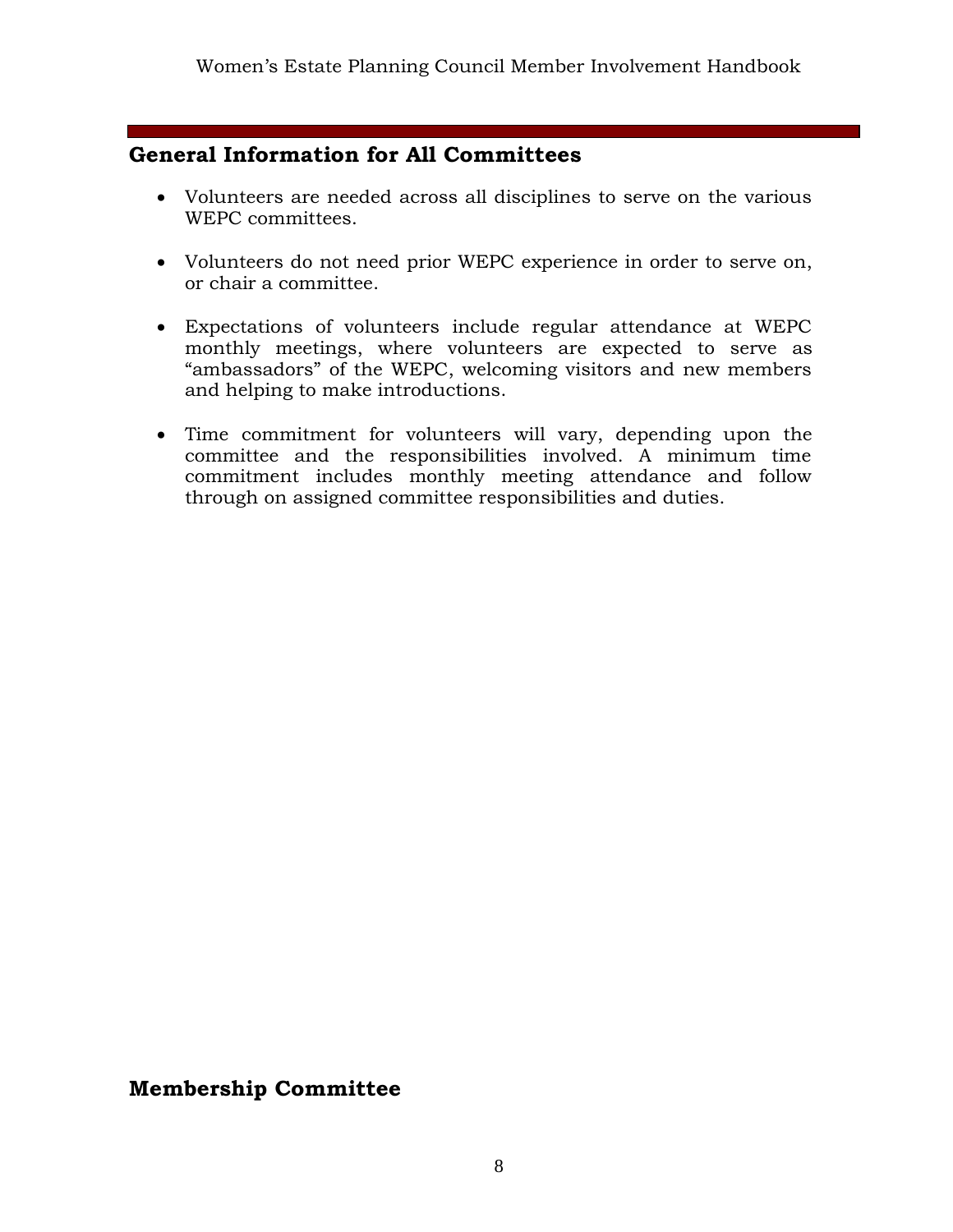## **Purpose**

The purpose of the Membership Committee is to increase awareness of, and involvement in, the WEPC.

- One of the goals of this committee is to improve member retention, as well as increase the number of new members. Regular contact should be made with existing members in some sort of organized "outreach" program to improve retention and attendance at meetings, and to ask for referrals of potential new members. Timely follow-up with visitors should be done to answer questions, and explain membership benefits and application process.
- The membership committee will assist the WEPC President in finding ways to generate interest in serving on committees and on the WEPC Board. This committee will also communicate with the Webmaster (currently Valerie Miller) on maintaining the membership application and to track new member interest in volunteering, and coordinate with the appropriate committee of interest.
- This committee should work closely with the Public Relations Committee to make sure that new members are welcomed in the newsletter, and to ensure that awareness about WEPC events is being publicized to prospective members.
- The Membership Committee is responsible for posting signs/directions to meeting space, organizing member and visitor sign-in, the collection of visitor fees, and providing nametags for monthly meetings. This committee is also responsible for explaining the application process to visitors and prospective members.
- Recruit monthly greeters to help introduce visitors to other members so they feel comfortable and welcome.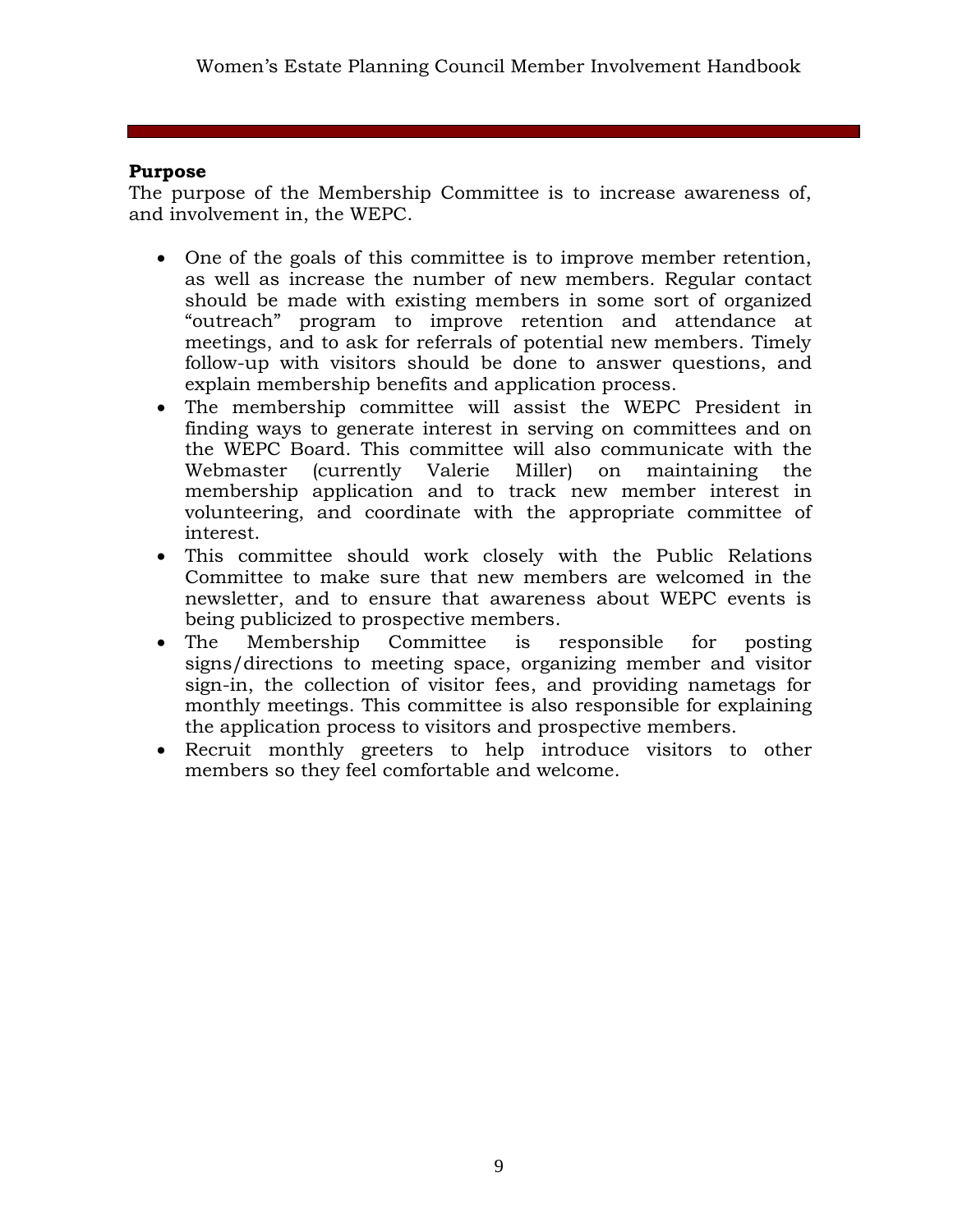### Women's Estate Planning Council Member Involvement Handbook

## **Membership Committee, cont.**

#### **Expectations of Volunteers**

Volunteers will attend committee meetings and actively participate in committee activities. Volunteers are expected to be "Ambassadors."

## **Membership Committee**



**Co-Chair**

Kayla Nelson, Esq. Sigler Law Offices, LLC 1536 Cole Blvd., #330 Lakewood, CO 80401 P: 303-444-3025 E: kayla@siglerlawco.com



**Co-Chair** Amie Toyama, CPA Watson Coon Ryan, LLC 6025 South Quebec St., #260 Centennial, CO 80111 P: 303-792-3020 E: atoyama@wcrcpa.com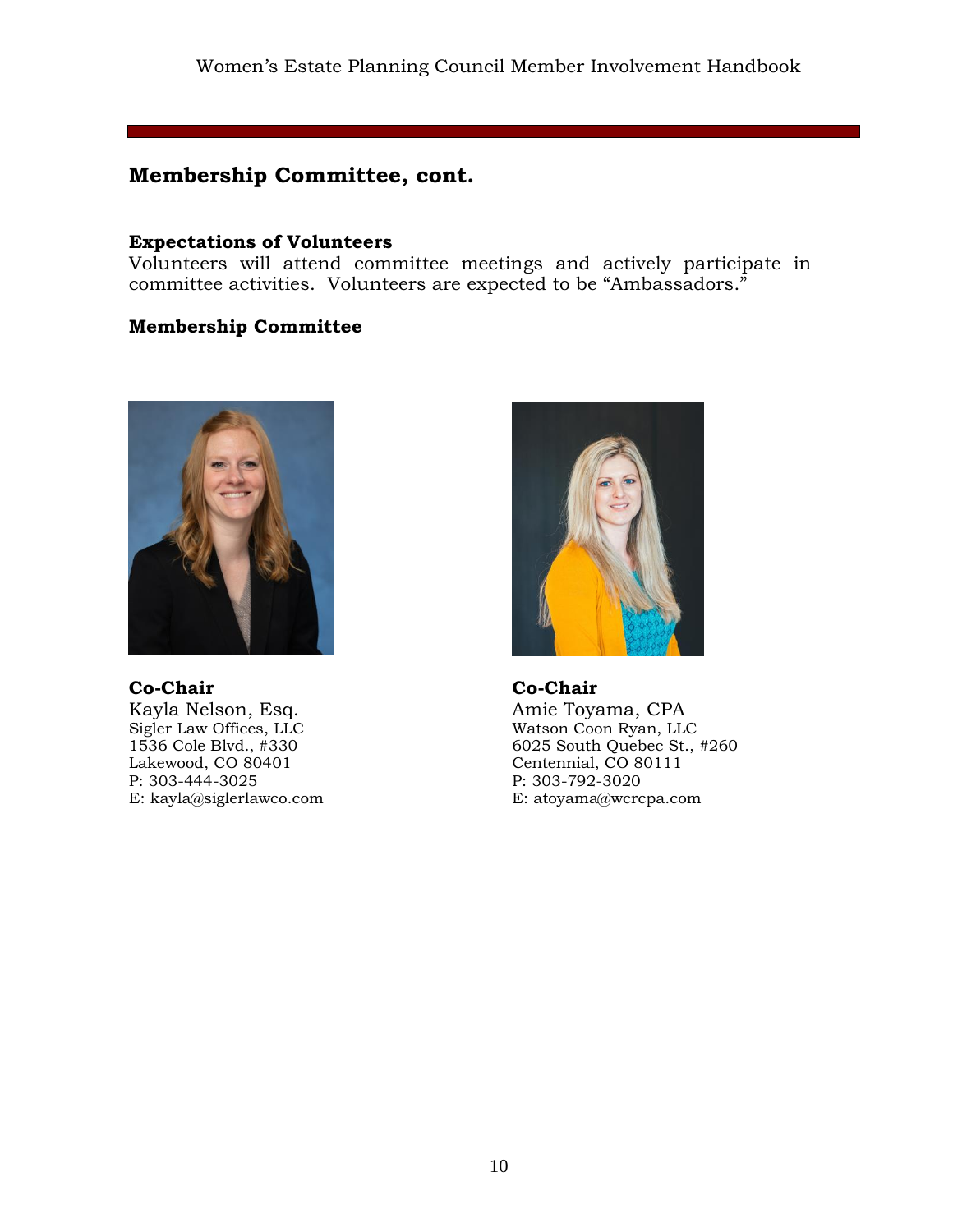## **Membership Ambassador**



Lisa Theard Oasis Senior Advisors 3700 Quebec St., #100-284 Denver, CO 80207 P: 720-862-9726 E: daphneandlisa@youroasisadvisor.com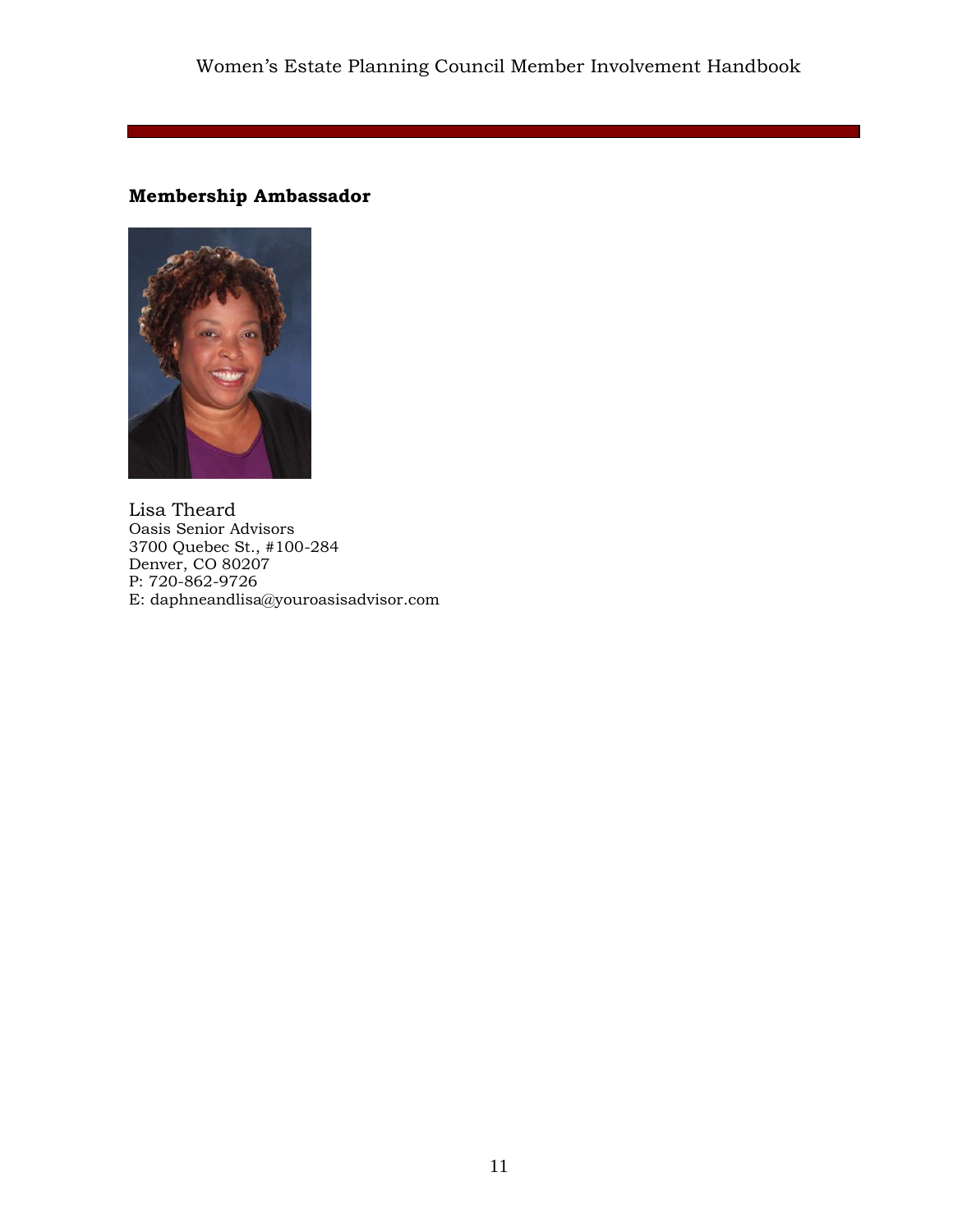# **Programs Committee**

### **Purpose**

The purpose of the Programs Committee is to schedule programs for monthly WEPC meetings. This committee is responsible for determining appropriate topics, then identifying and scheduling competent speakers.

- This committee should solicit program feedback, as well as input for future topics of interest, from WEPC members.
- Other duties include corresponding with presenters to confirm date and time of presentation and provide directions to the meeting location, and communicating with presenter regarding AV equipment and set expectations around number of members/guests expected to be in attendance and who is responsible for making copies of handouts.
- Follow-up with a Thank You note to the presenter of the monthly program.
- This committee also corresponds with WEPC Webmaster (Currently Valerie Miller) to make sure that programs are posted on the Events Calendar on the website, reminder notices are sent out via email, and RSVP totals are shared with the presenter so the appropriate number of handouts can be provided.
- This committee coordinates with the PR/Community Outreach Committee to provide program information for the newsletter, as well as other local area publications announcing upcoming WEPC meetings (e.g. Denver Business Journal, Denver Woman Magazine, etc.).
- This committee gathers and submits requirements necessary to obtain approval for continuing education credits for WEPC members (Attorneys, Accountants, Financial Advisors, and Insurance Professionals). Documentation must be submitted no later than 60 days prior to program date in order to secure continuing education credits, and follow-up is required after the meetings.

## **Time Commitment**

The combined time commitment for the Co-Chairs is several hours per month, in addition to attendance at the monthly Board and WEPC regular meetings.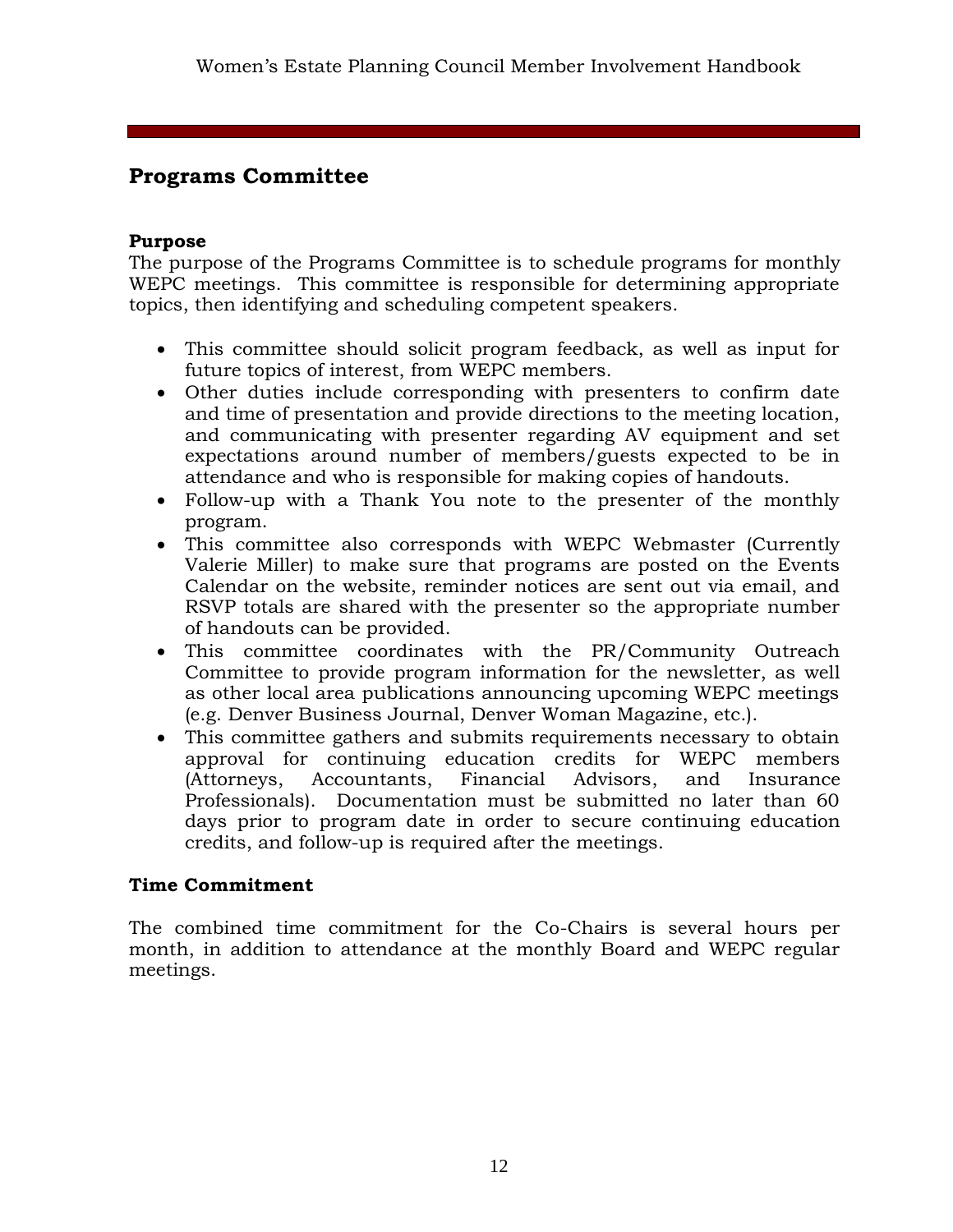## **Programs Committee, cont.**

### **Program Committee**



**Co-Chair** Shannon Tracy, CPA Plante Moran 8181 E. Tufts Ave., #600 Denver, CO 80237 P: 303-967-2284 E: shannon.tracy@plantemoran.com

## **Co-Chair**

Elizabeth Meck, Esq. Northern Trust Company 1401 Lawrence St., #1500 Denver, CO 80202 P: 303-335-1412 E: etm3@ntrs.com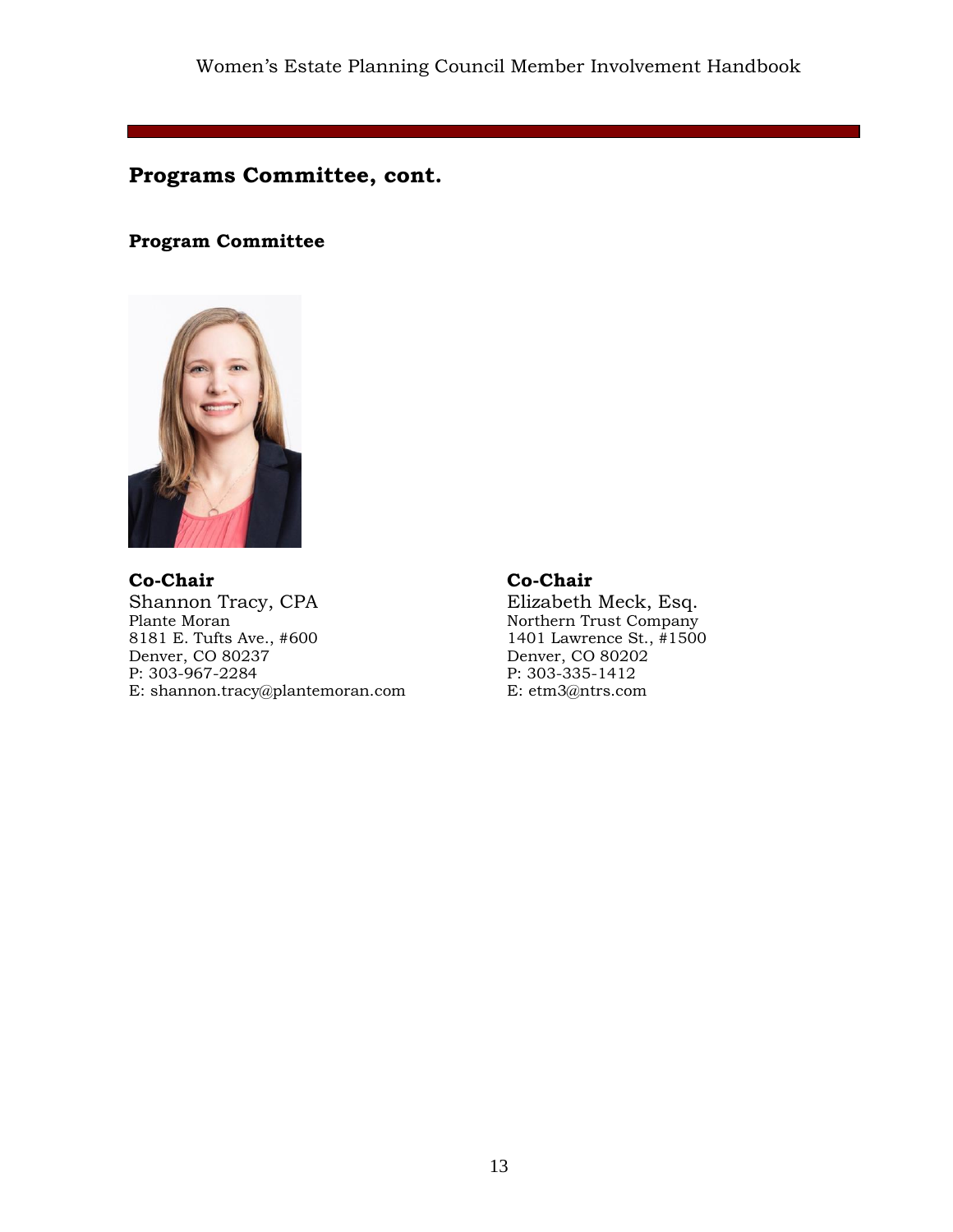# **Hospitality Committee**

### **Purpose**

The Hospitality Committee is responsible for providing refreshments at monthly WEPC meetings. Duties include, but are not limited to, the following:

- Provide beverages (wine and cups) for monthly meetings.
- Arrange for catering each month.
- Plan July summer picnic and December holiday party.

## **Expectations of Volunteers**

Volunteers are expected to attend monthly WEPC meetings, the July picnic, and the December holiday party. Volunteers are expected to arrive at monthly meetings and special events approximately 15 minutes early to help set up. Volunteers are also expected to help serve, as necessary, during meetings and to help to clean up after events.

They will be expected to communicate with the committee co-chairs to assure adequate refreshments are provided. If a volunteer is unable to attend a particular event, the volunteer is expected to notify the co-chairs.

### **Time Commitment**

Involvement in this committee is generally limited to before, during, and after events. However, involvement with this committee may also necessitate purchasing particular items in order to assure that adequate refreshments are provided for events.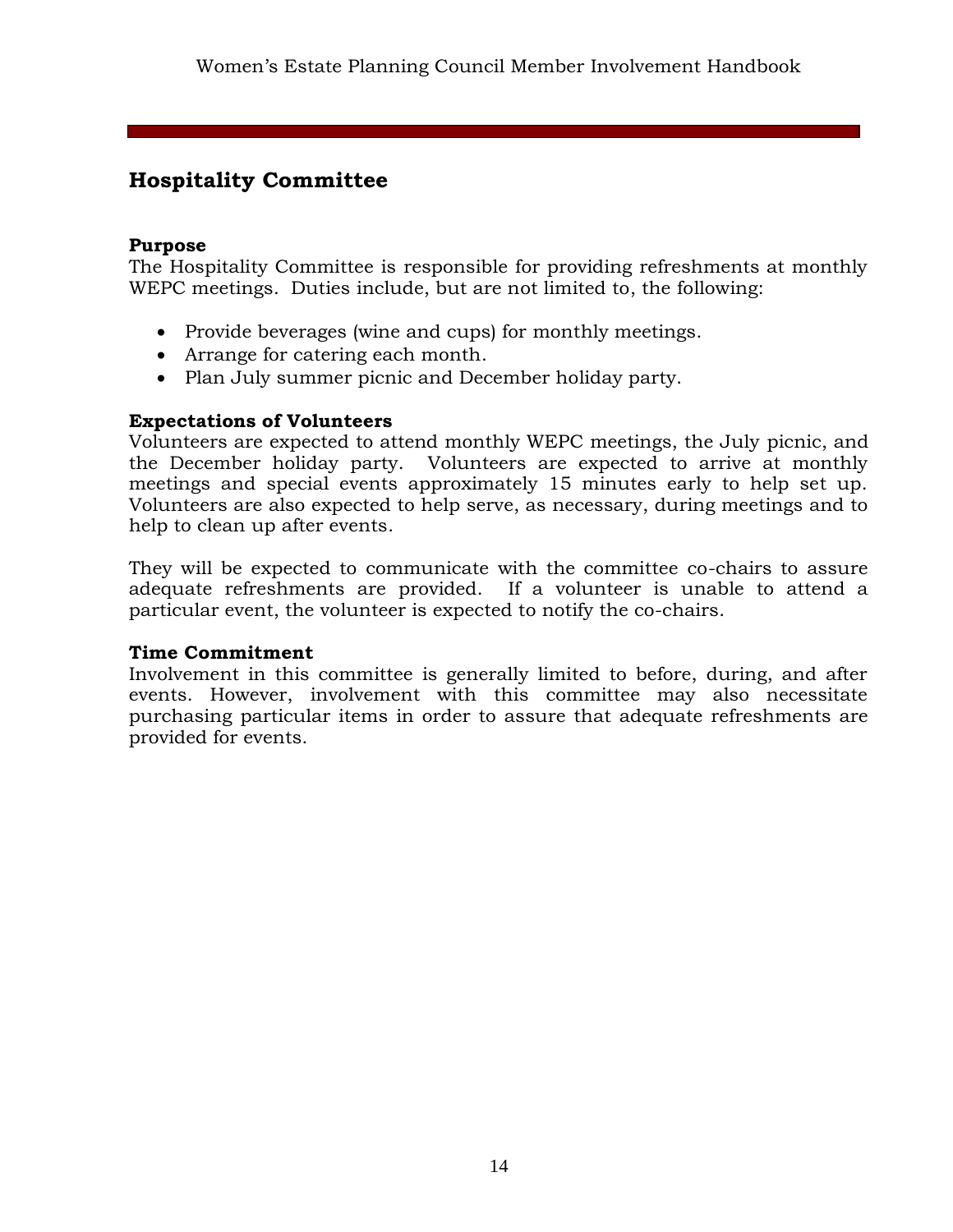# **Hospitality Committee, cont.**

## **Hospitality Committee**



**Co-Chair** Natalie Guard BDO 303 E. 17th Ave., #600 Denver, CO 80203 P: 720-479-1482 E: nguard@bdo.com



**Co-Chair** Kevne Sharpe, CFP®, ChSNC®, CDFA®, AEP® Prudential Advisors 8000 S. Chester St., #325 Denver, CO 80112 P: 720-356-6468 E: kevne.sharpe@prudential.com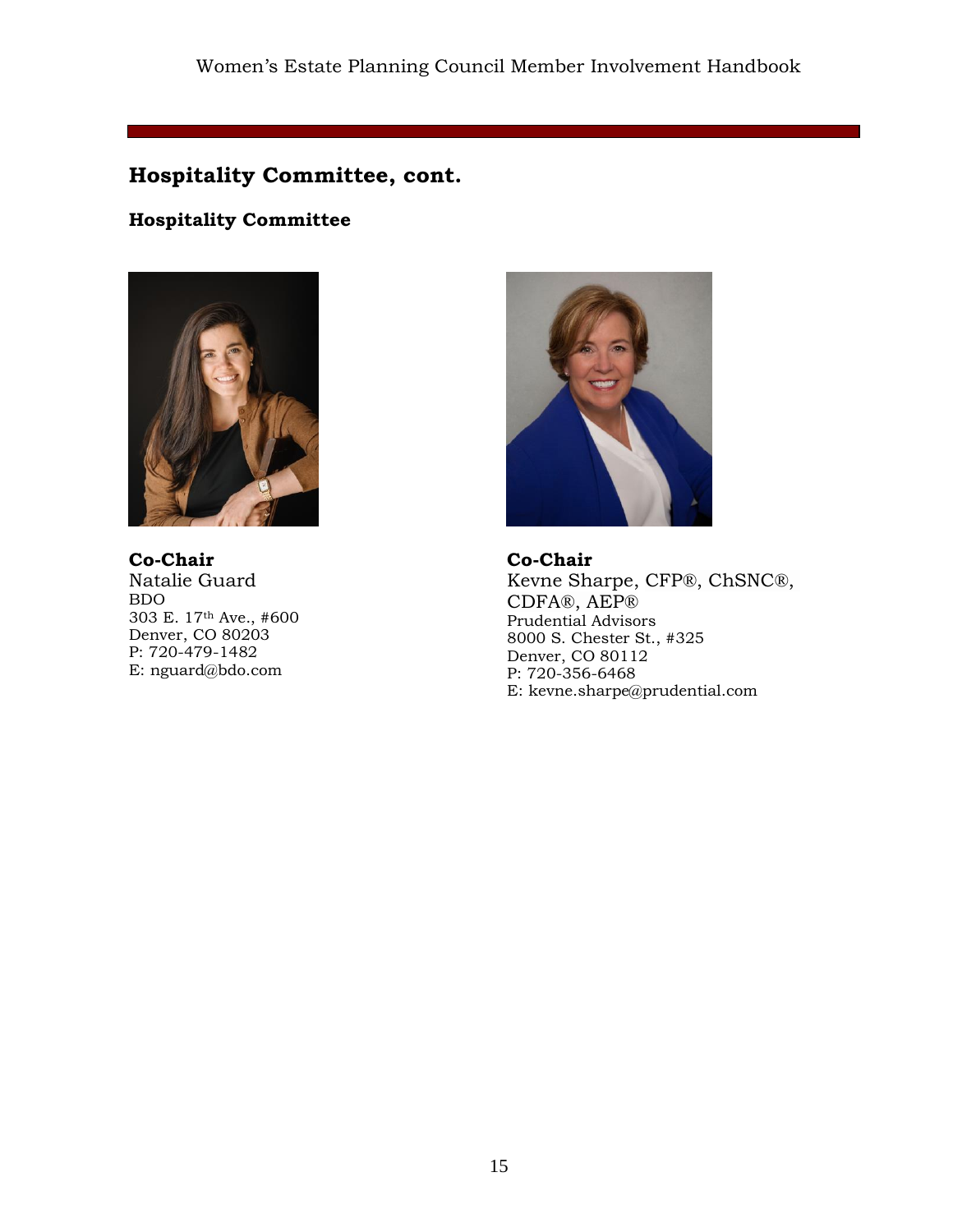# **Public Relations Committee**

## **Purpose**

The committee oversees the public relations and community outreach aspects of the Women's Estate Planning Council in order to create awareness.

Duties may include but are not limited to:

- Manage the WEPC LinkedIn Group site.
- Create and publish to our members a newsletter three times a year that promotes upcoming speakers, member news, and other estate planning information of interest.
- Organize special events to promote the WEPC and connect with the community (e.g. HomeAid Colorado, VOA, and Habitat for Humanity, etc.)
- Keep in touch with the Program Chair as to upcoming speakers, times and dates at the beginning of each month, faxes and/or emails information for the next three months programs to each contact if known.
- Promote the WEPC by issuing press releases of members' accomplishments.
- Contact different law and accounting firms to inform the women attorneys and CPA's of our organization and to notify them of the upcoming meetings.
- Maintain a current listing of phone numbers and email address of contacts for financial, accounting and legal news organizations to advertise monthly meetings.

### **Volunteers Needed**

Committee membership is open to volunteers with an interest in marketing, public relations and/or community outreach.

### **Expectations of Volunteers**

Volunteers are expected to actively participate in meetings and conference calls.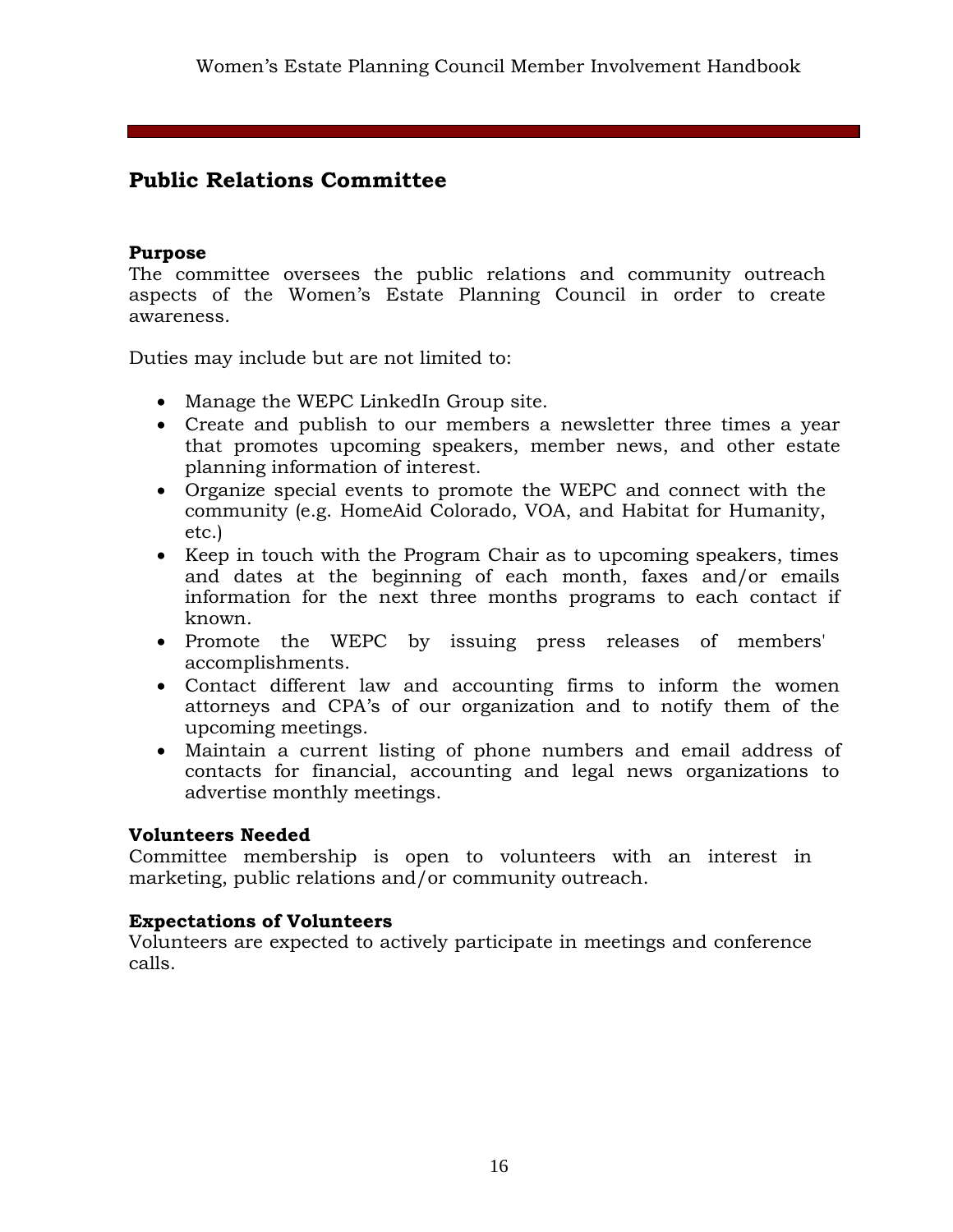# **Public Relations Committee, cont.**

#### **Time Commitment**

The committee meets primarily as needed, to evaluate existing initiatives and discuss new ideas for the upcoming year. There are additional conference calls and email discussions as needed

## **Public Relations Committee**



**Co-Chair** Kelly St. George, MBA Colorado Wealth Group 1345 S. Broadway Denver, CO 80210 O: 720-729-2507 E: kelly@coloradowealthgroup.com

**Co-Chair**

Caroline Thompson ANB Bank 3033 1st Ave., #200 Denver, CO 80206 O: 303-394-4144 E: caroline.thompson@anbbank.com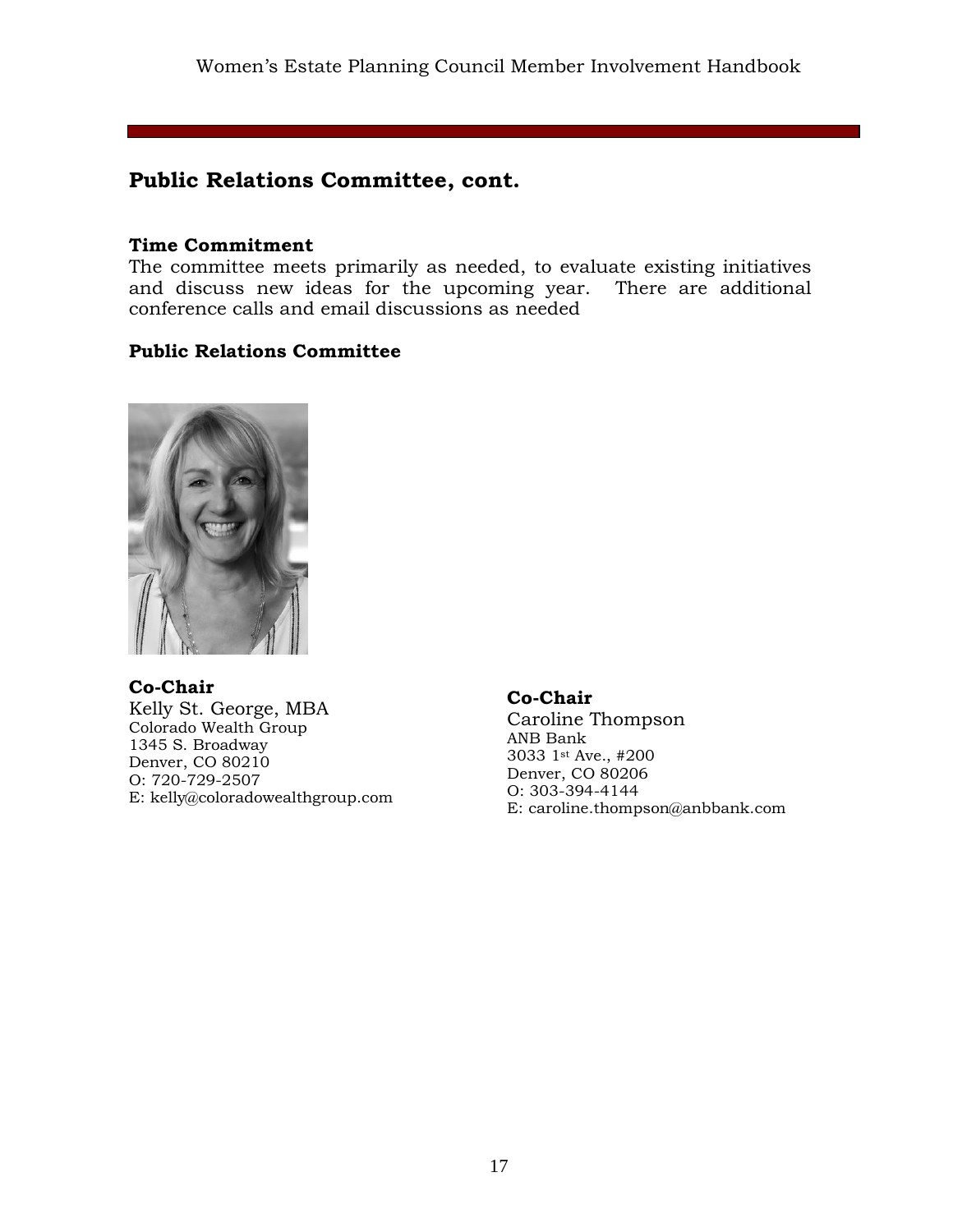# **Liaison to National Association of Estate Planners & Councils (NAEPC)**

## **Purpose**

The liaison provides updates on the benefits offered by the NAEPC to WEPC members, serves as the contact person for information coming from the NAEPC and discusses the renewal of the membership annually with the WEPC Board.

Responsibilities include:

- Provide a current membership list to the NAEPC.
- Provide the membership with information on the benefits offered by the NAEPC.
- Promote the Accredited Estate Planner designation available through the NAEPC as recommended by WEPC.
- Provide assistance to any member who needs help in obtaining the membership login information or any other information from NAEPC.



### **Liaison**

Jennifer Trembley, CFP®, ChFC®, CAP®, AEP® CRPC®, APMA®, CDFA®, BFA® Ethos Financial Partners, a financial Advisory practice of Ameriprise Financial Services, Inc. 9351 Grant Street, #300 Thornton, CO 80229 P: 303-252-9777 F: 303-255-3372 E: jennifer.k.trembley@ampf.com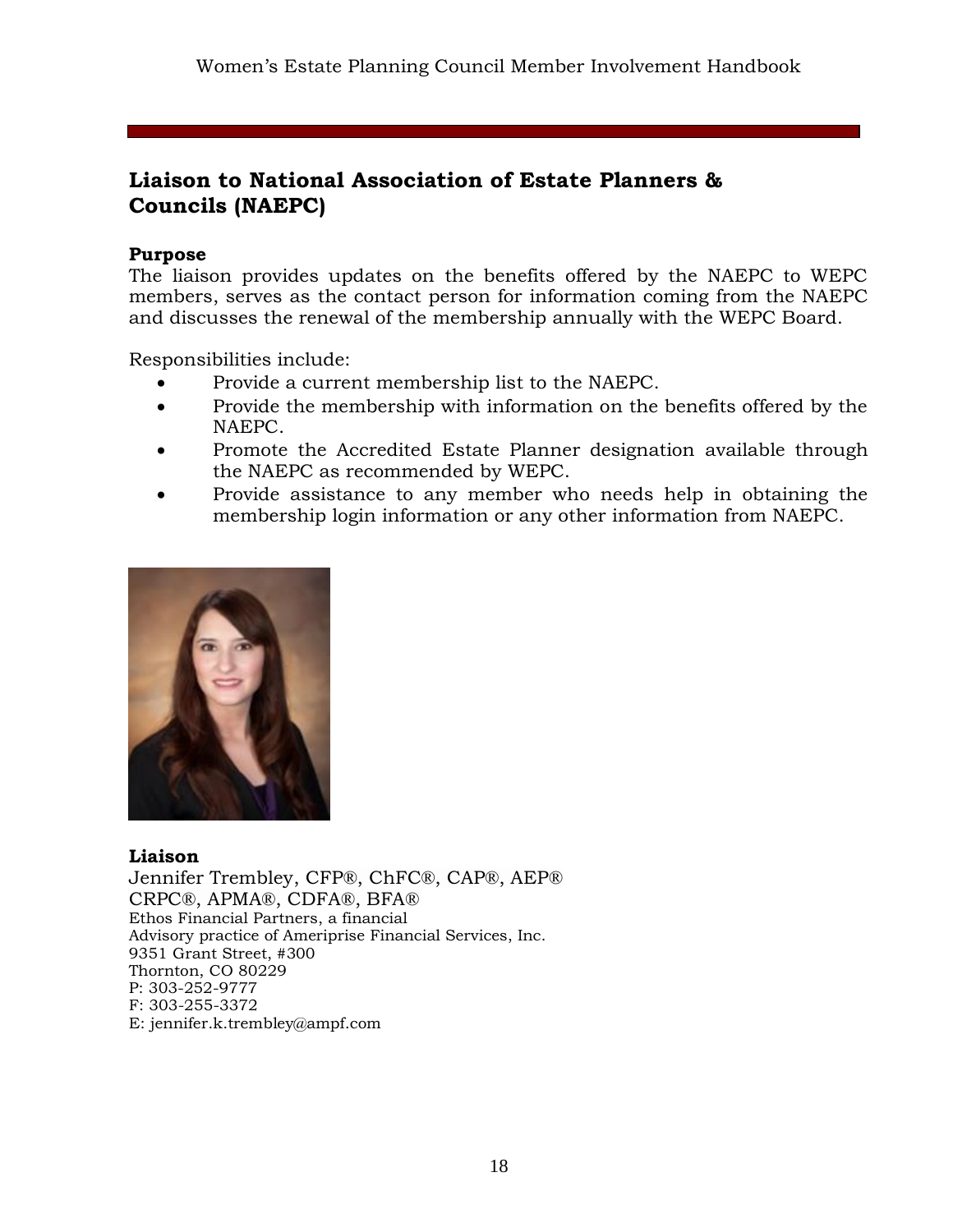# **Meeting Dates for 2021/2022 Year**

The WEPC generally meets the 2nd Thursday of every month. Following are the dates of upcoming meetings:

June 10, 2021

July 8, 2021

August 12, 2021

September 9, 2021

October 14, 2021

November 11, 2021

December 9, 2021 (Holiday Social – date may vary)

January 13, 2022

February 10, 2022

March 10, 2022

April 14, 2022

May 12, 2022